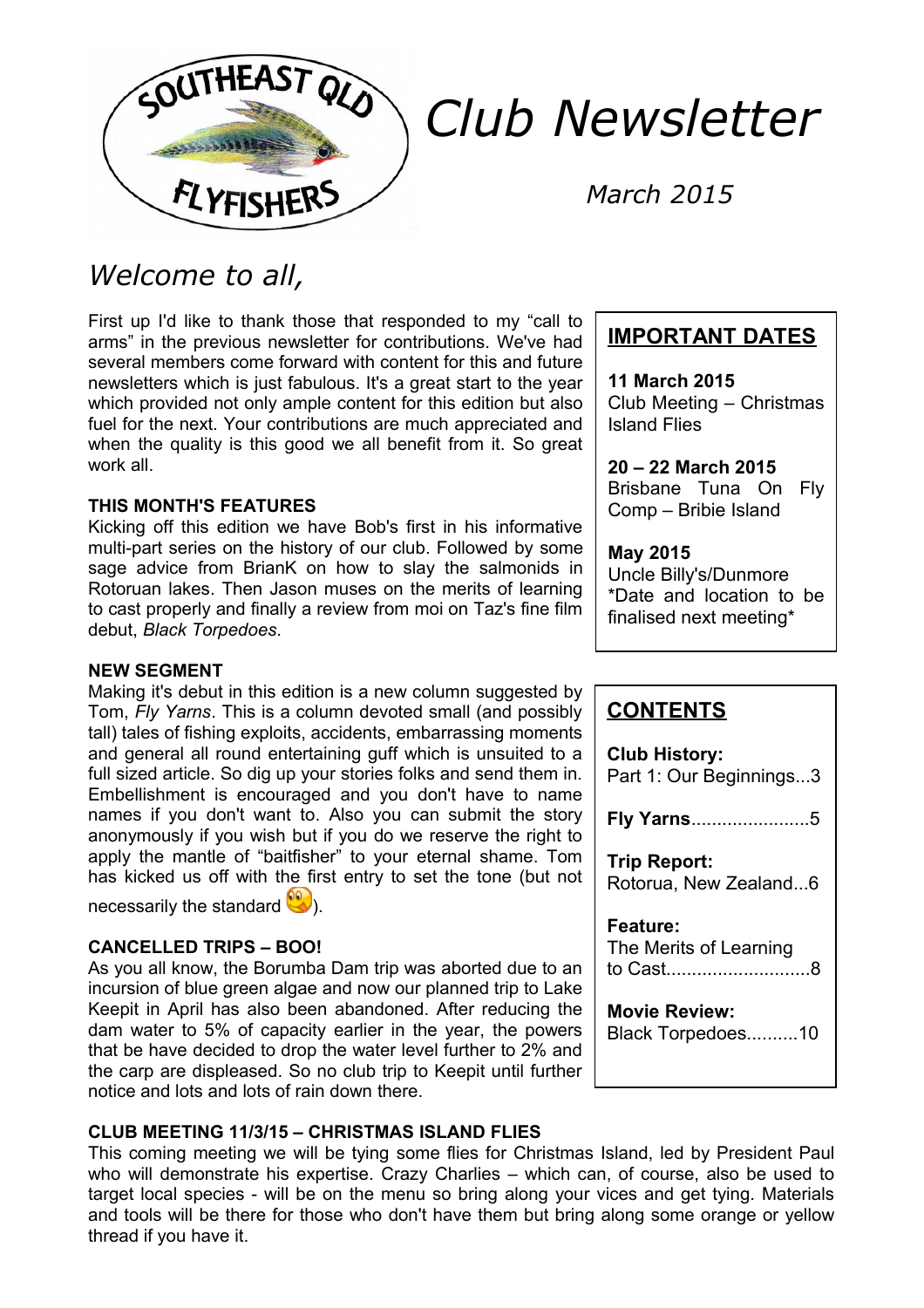Here's some that Paul prepared earlier:



See you at the meeting, folks!

Stu Jamieson Vice President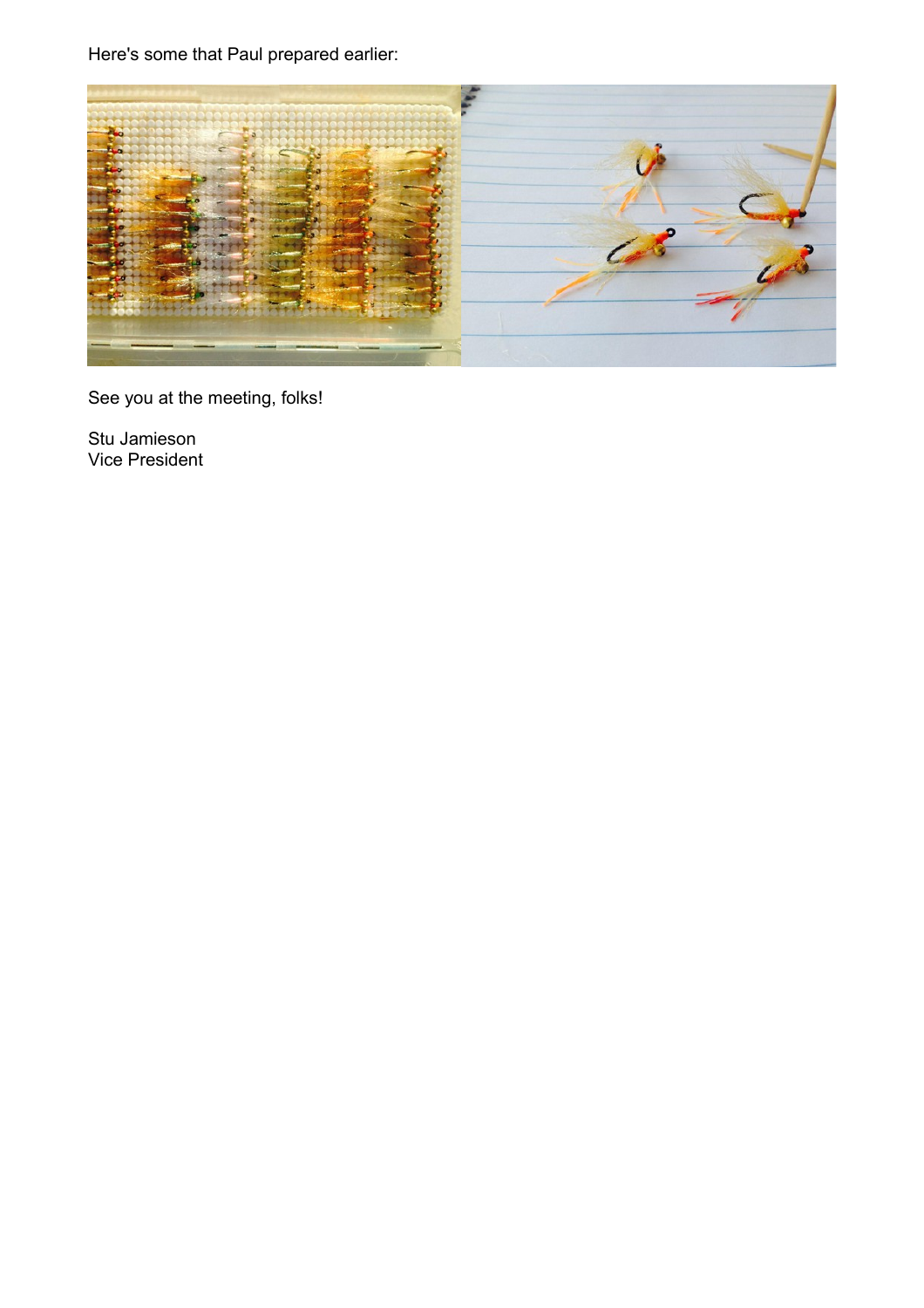## *THE HISTORY OF THE S.E. QLD. FLYFISHERS CLUB INC.*

By Bob Knott



## **Part 1: Our Beginnings**

Our first meeting was held on 16 July 1997 at Gecko House, an old school at Thrower Bridge in Currumbin. The idea for a flyfishing club came from Chris Ellemor who owned a tackle shop, "Fishing Fever Currumbin" just across the street.

Our records show that those present were: Chris Ellemor, Maree Ellemor, Peter Fielder, Greg Erbs, Jon Makim, Mario Demaio, Eddie Bonner, Ross Johnson, Alan White, Peter Morrison, Adrian Heath, Chris McFerren, Leanne Payne, Steve Brinsly, Mark Beauchamp, Wayne Beggs, Phil Lomas, and Goeff Keer. The only ones who are still members are Mario Demaio and Jon Makim who is now an honorary member since he resides in Germany.

That means Mario is the only active member who was at that first meeting!

The first office holders elected were: President: Peter Morrison Vice President: Chris Ellemor Secretary: Greg Erbs Treasurer: Maree Ellemor

We established the objectives of the club which were modified in 2000 but were basically the same as the objectives on our web page today.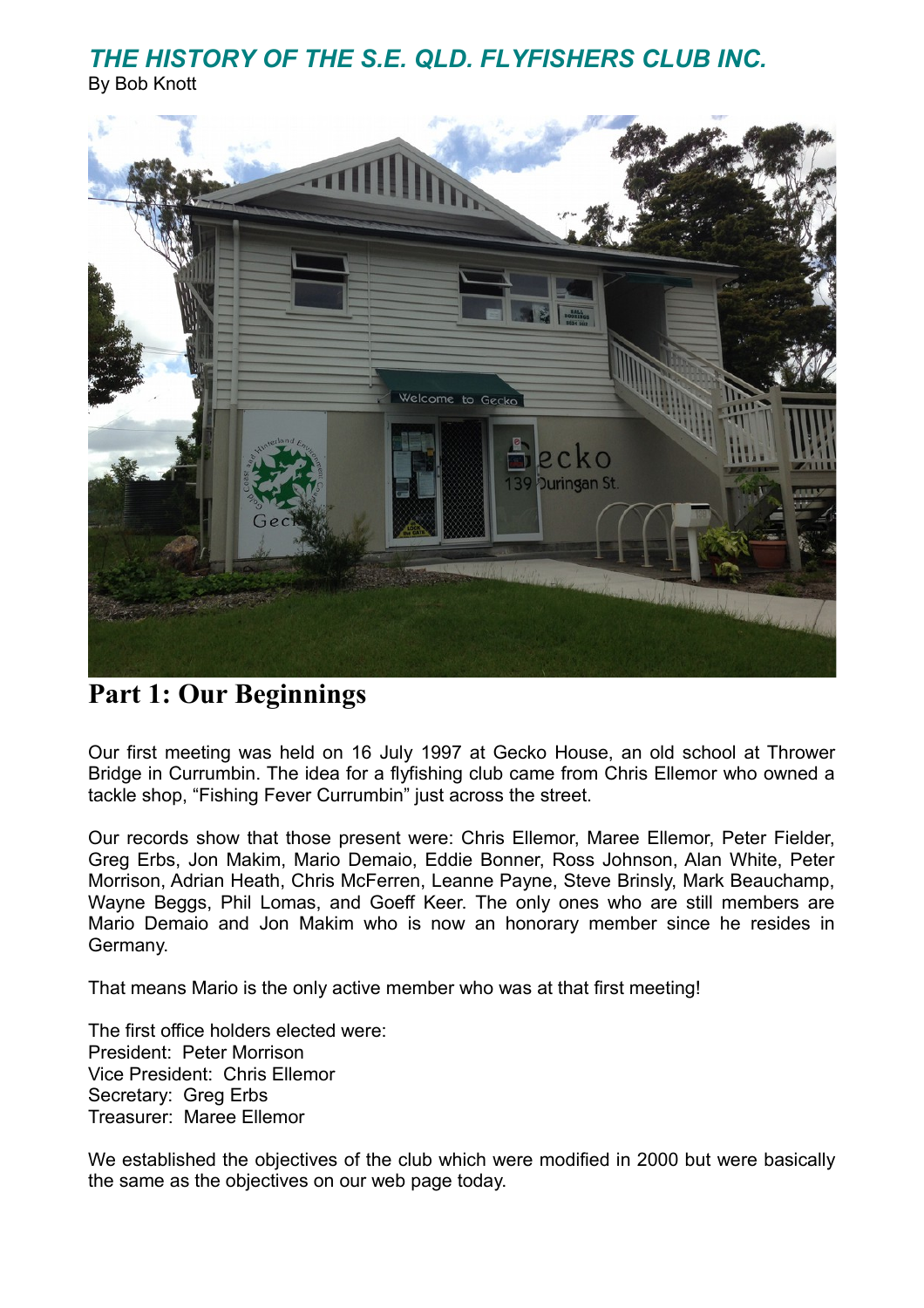Our first AGM was held at Gecko House on 17th Sept. 1997. There were 28 members present with two apologies. We held our second election and, as there were no nominations the old committee was returned unopposed. Our first club outing was announced: A casting day at The Goose Pond!

The next few months saw Warwick Northcott, Mark Hosking, Mark Miller, Glenn and Annette Court, Brian McDuffie, Steve Routleff, Chris Addy, John Best, Dave Denis, Yours Truly and a few others join the fold. The club was kicking along and we started having regular outings.

At the AGM of 1998 Peter Morrison resigned as President and Chris Ellemor was elected. Steve Routleff became both Vice President and Secretary and Maree Ellemor was elected Treasurer. Warwick kindly offered to audit our books annually, which he did for all the years he was a member.

After only this short time our club was becoming known as one of the more active fly clubs in Australia. We had been noticed by Rod Harrison, Peter Morse, Peter Hayes, Gavin Platz and Shaun Ash among others. These well known flyfishing "Gurus" helped our club in many ways. We cannot thank them enough for their support over the years. (I just hope I haven't left a name out!)

In the year 2000 we got a new member who was to have a big influence on the direction the club was to go in future years. I knew Tom Boylan from Sydney, and had known him for years but neither of us knew the other was into flyfishing! When Tom came around to my place to sort out some superannuation for me (he had worked for GIO when we met) he saw my tying gear and we immediately regretted the years we hadn't fished together.

I told him about our club and invited him to come along to our next meeting. By the time our AGM in September of 2000 rolled around Tom was a financial member.

Only sixteen members bothered to turn up for that AGM and there was a notable lack of enthusiasm when members were asked to stand for office for the following year. I suggested that the club had two possible ways to go; either members started shouldering some of the load of running the club, or we just forget the whole idea!

I tried to nominate Tom for President, but he declined on the grounds that he was only a new member. He did however accept the nomination for Vice President and Wayne Beggs accepted the nomination for President. Wayne, however, soon found he was not suited to the task of chairing meetings and disappeared from the scene, leaving Tom the role of President!

Mark Hosking accepted the nomination for Secretary under the condition that someone else take care of the newsletters. I agreed to do the newsletters as long as he gave me a hand (I was pretty new to computers). Jon Makim accepted the role of Treasurer and we were off and running with a new team. It goes without saying that all were elected unanimously.

This began a period of change which was to be an important turning point for the club. We decided to look for a new venue for the club. Gecko House was going to be closed for renovations in October anyway so the time was right.

A new venue should be more central on the Gold Coast to attract members from a wider area. Tom got on the case and our November meeting was to be held at the Mermaid Beach Bowling Club. They were happy to have us and happy for us to take advantage of their bar and kitchen as well! No more lugging cases of beer for the meetings!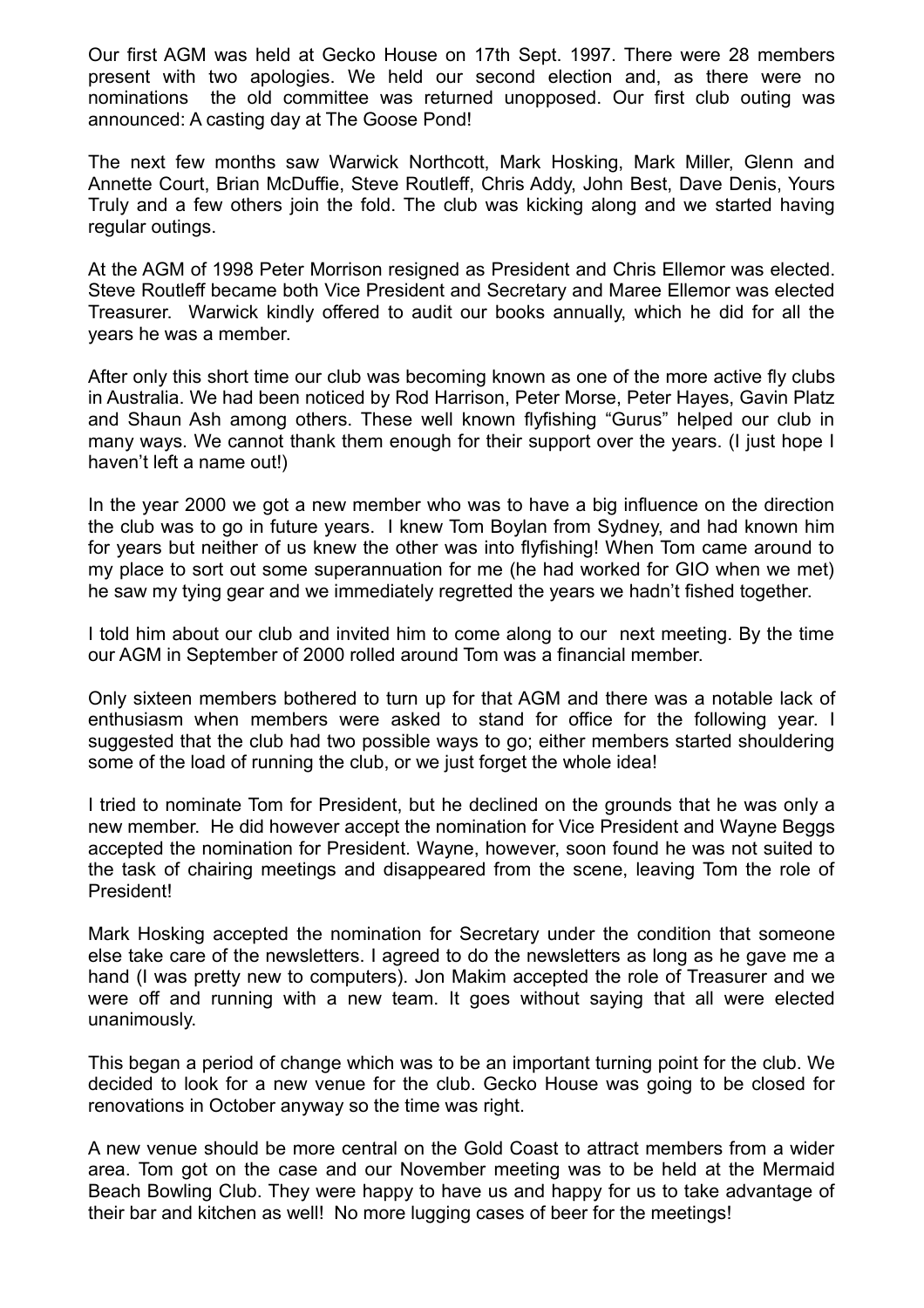Our move had an additional benefit in that we could canvass tackle shops from Southport, Benowa and other suburbs for support. They were happy to hand out our flyers and as a result membership began to swell.

We made a few changes to the structure of our meetings. It was generally decided that it was not important to read the Treasurers Report, Minutes of the Previous Meeting, and discuss in detail the Incoming Correspondence and all that stuff. We had a committee to deal with those things; club meetings were meant for speakers, fly tying, casting and the fun bits of flyfishing.

It was also decided that we were not going to try to build up a big treasury; our club money was to go back to the members in the form of barbecues at our trips and the like. On our outings nobody has to put a hand in his or her pocket to pay for a beer or a sausage! To do this we needed to raise the membership fees a bit, but most of our income was generated through our monthly raffles, and most of our raffle prizes were donated by the local tackle dealers.

This was a real turning point for our club. Meetings were now fun to attend and we began to get together for a meal first which turned the meetings into social events!

*To be continued…*

## *<b>EXPELY YARNS*

My mate and I stopped the 4x4 next to the river, both wearing old, floppy track pants and proceeded to get our gear, waders, rods etc. together. He stopped, claiming a need to go to the toilet so grabbing a toilet roll he disappeared behind a large gum tree. In a short while I heard him cry OH NO! OH NO!

Concerned I asked what was wrong. he replied "I've just shat on my wallet" I have ribbed him forever suggesting that he was shy of ever producing his wallet in public saving a fortune.

Submitted by Tom Boylan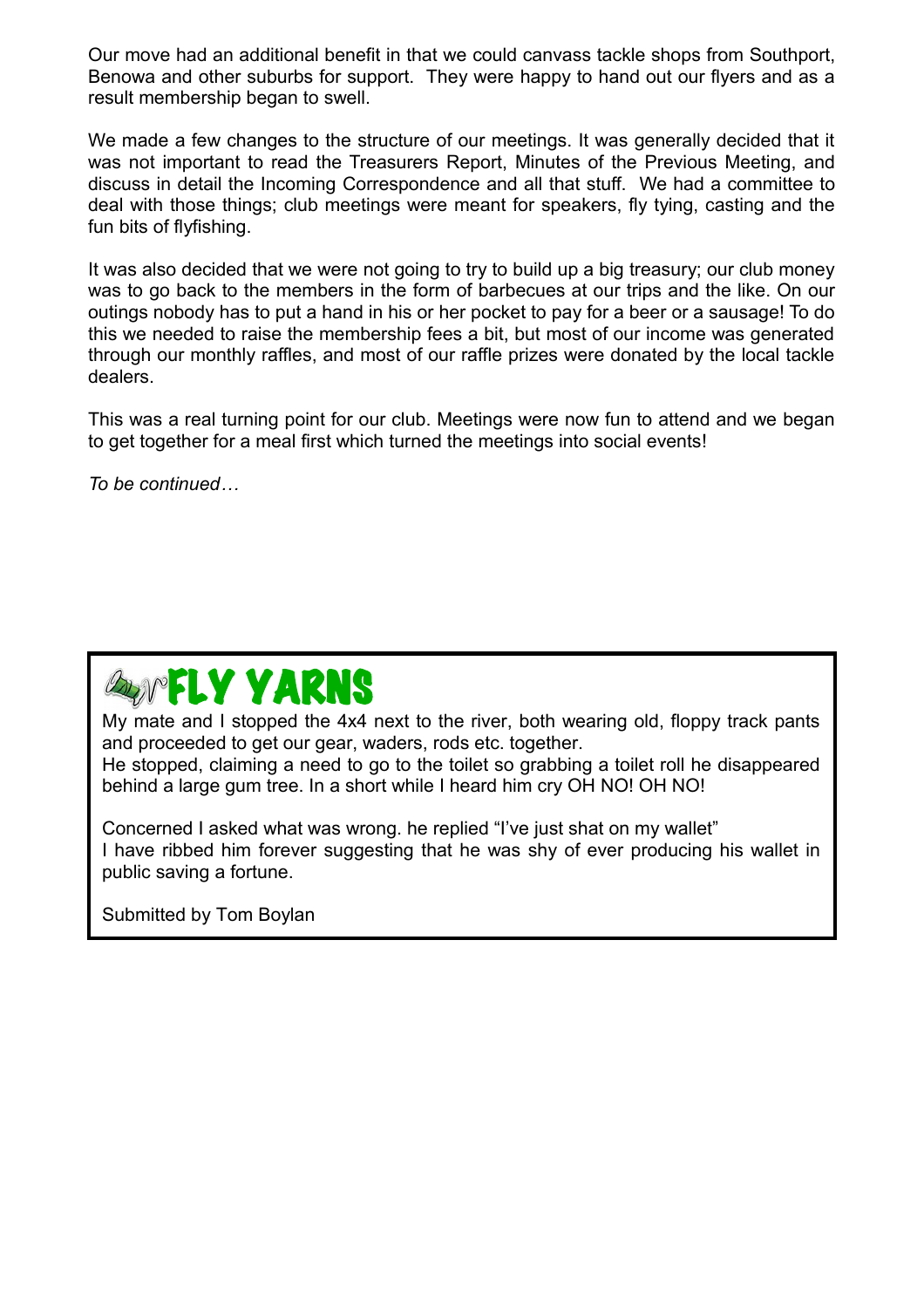## **TRIP REPORT: ROTORUA, NEW ZEALAND**

DECEMBER 2014 By Brian Kirkley

I'm just back from NZ and at the risk of being banned from ever being allowed back into the North Island I am willing to share the secrets of fishing Rotorua.

Rotorua is a 'shallow' lake and as such it warms up in summer. Not that the summers around it are anywhere as fearsome as the current summer at the Gold Coast but enough that the locals complain about it being hot when its sunny and 24 degrees. Believe me, I am seriously thinking of deserting the Coast for December and January and finding a 'batch' somewhere in NZ every year from now on.

Even on 'hot' days, the nights are cool (about 14 degrees). I'm ashamed to admit I was heard on several occasions to say it was "Gods own country". I never sweated for three weeks there, until I stepped off the plane last night on returning to the Gold Coast.

However I digress--

The locals in the know, watch the readout online from the buoy in Rotorua which lists temperature per foot depth. The ideal temperature is 22 degrees but anything over 18 is worth a fish on a hot afternoon. Note --- it has to have been a HOT day and about 1pm it's worth while arriving for a fish, until about 4pm.

There are four ideal places to fish depending on the wind direction. All these spots are at the mouth of a spring stream that flow into the lake, and are VERY cold. The technique is to wade out to hip/waist deep and move until you are able to fish the division between the cold water from the stream and the warmer water of the lake. It;s quite easy to feel the temperature change through your waders.

#### FLIES:

Various flies work depending on what the trout have been feeding on. Smelt patterns of various sort (grey ghosts, rabbit flies) and flies that imitate 'bullies', (little spotted fish about 25mm long - Mrs Simpsons, fur flies, damsel flies). Good old olive woolly buggers are a good stand by too (with a little red).

The purists like to use hare and copper or pheasant tailed nymphs in olive or brown or black and about 14/16 and a strike indicator that's very light wool.

The alternative is long casts and very slow figure eight retrieves.

The first two trout I cleaned contained snails and small shiny green beetles respectively and a local told me that was an indication that the smelt were not available in numbers. So when I wasn't doing any good, I used an intermediate line, and a medium sized blue and then a green 'blowfly' pattern (humpy) I had got in the south island.

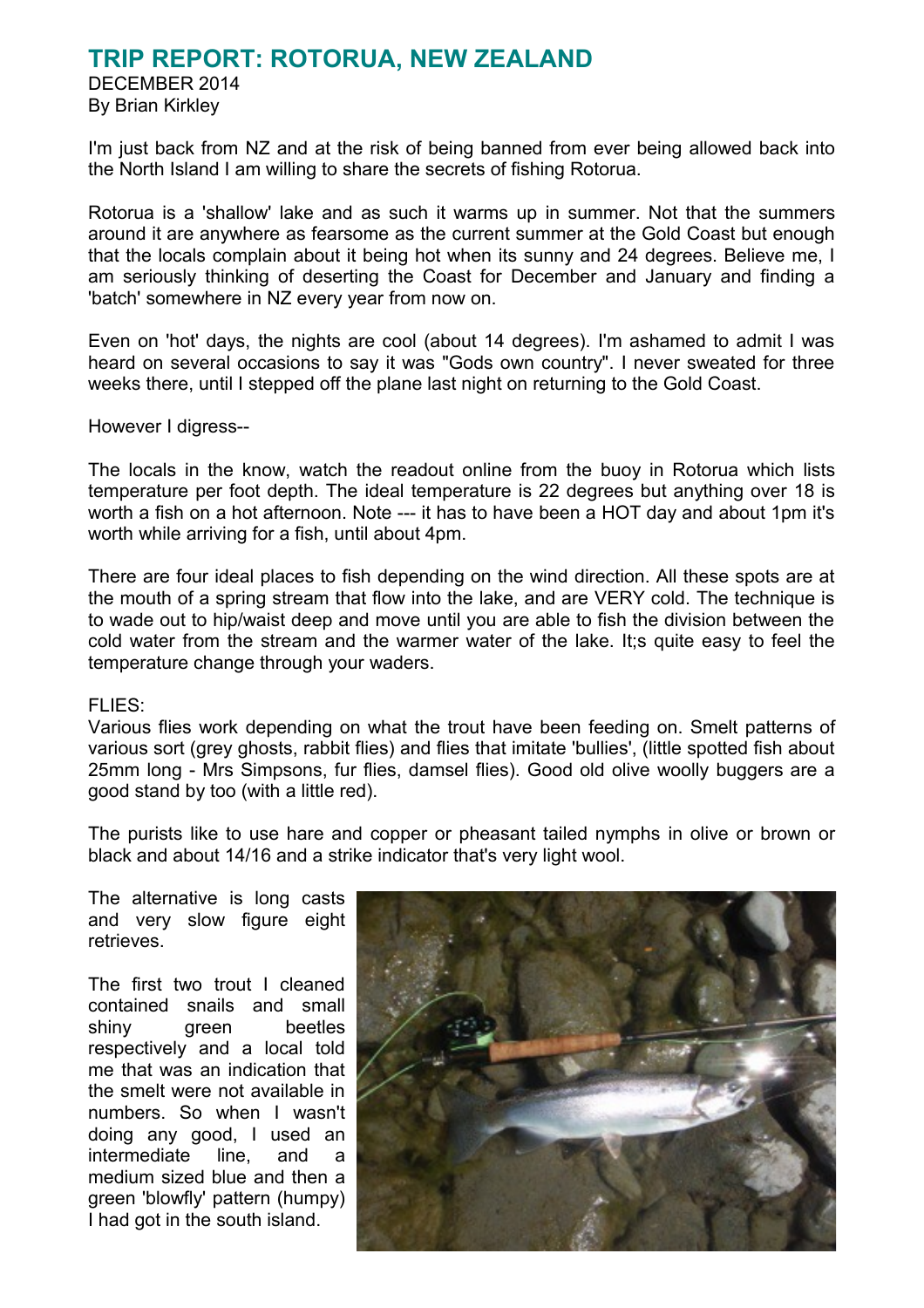On that day the fish were 'rolling' and just breaking the surface but I could see nothing 'eatable' on the surface, so I wondered if the 'beetles' were already submerged. When I cast across current and allowed the intermediate line to pull the fly under the surface, the water exploded, and I was onto a six pound rainbow that took me over 5 mins to land and that included two runs into the backing and several exciting leaps, These fish are strong and powerful and have a cross section more like a tuna than a trout. I have never hooked trout that were so powerful.

#### BROWNS:

While the locals generally fish for rainbows since they consider them worth the sport, there is a quiet faction who only target browns, and there's a good reason for that. I've seen big browns in the south island but these are ENORMOUS!! I saw pics taken while I was there of several 12-14 pound fish and personally witnessed a guy land one about 10 pounds, and the size of that fish was mind blowing. He broke a sage doing it by the way.

The technique for browns is as follows:

Clear skies plenty of sun, clear water and be on the lake at an estuary about 11am to fish till about 4pm or 5pm.

Then if you are in the 'right place' you can practice looking into the water searching for them. Anyone who has searched for bonefish for a couple of days and then your eyes miraculously see them, will understand. It takes practice and if you are fortunate, a local will point to a couple for you while you squint blindly at the bottom and see nothing.

After a fruitless afternoon standing searching I met this guy who stood beside me and pointed to THREE with in casting distance. He told me there was always this many around and it was 'just a matter of dropping your fly close enough to interest their curiosity'. Yeah right!!

Later that day I saw five in quick succession, but could not get a successful take. (I guess another trip is in order).

I saw two more a couple of days later lurking close in to shore while the 'rainbow guys' were waist deep and 100 meters out flogging the water to foam.

A guy had caught an 11 pound brown there the afternoon before about the same spot – close in and the water clear and about knee deep.

#### Guys – these are huge fish!!

I also met a really nice young guy who is guiding around the area and he showed me pics a few days old of his clients holding gigantic browns from the lake and streams. SO the secret is water temperature in the lake.

The hard part is being there when its hot enough for the magic to happen and in general that's between mid December and end January. I was there end January several years ago and was part of the excitement as the fish 'stacked up; as the locals call it. There were thousands in the streams and stream mouths, but at that time I thought it was a very rare phenomenon.

Sadly I don't have a lot of photos. I thought I had a go pro working but for some reason it didn't turn on.

Well I've corrupted you enough now---tight lines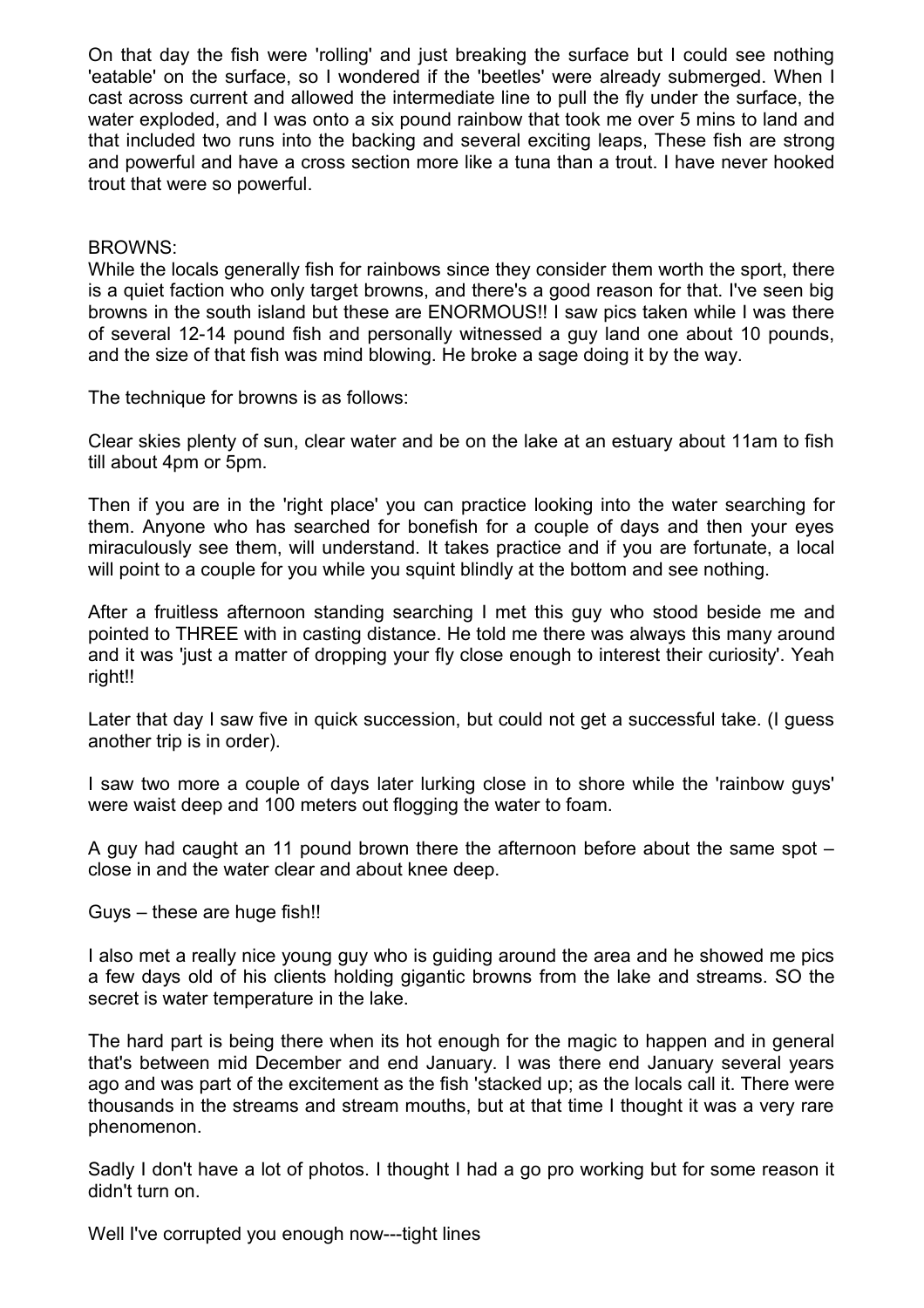## **A PADAWAN'S TALE – THE MERITS OF LEARNING TO CAST**

By Jason Stratford

Standing with a mate a few years back, the both of us with fly rods in hand about to start 'practice casting', he turned to me and announced that he had been *'taking lessons from a fly casting instructor'.*

After laughing a bit…my response went something like…

*'Why waste money on having someone tell you how to cast a fly rod…get on the internet! There are heaps of videos and stuff and you just need to copy what you see mate. Save your money for important stuff like a better rod!'*

He laughed and then began to practice cast…noticeably with less effort and more accuracy than I had ever seen from him before. I was impressed (but wasn't going to tell him that).

The practice session continued with the both of us casting at lily pads on the dam - me much less successfully than my buddy. After about an hour or so of having my casting faults exposed by simply not being able to come close to what my mate was doing, it was time to ask…

*'so mate…who is this casting instructor?'*

Some discussion followed and plans were in place for a lesson with this Certified Casting Instructor. Now as there are a few CCI's in the SEQFF club and not wanting to 'promote' anyone in particular…this CCI will be called…'Yoda'. (Not a real name…more correctly a direct recognition of the fly casting 'wisdom' this CCI held).

At the very first session, Yoda patiently analysed my casting mechanics, identified many, now well 'ingrained' casting faults that had clearly come from 'the dark side'. Well…not really the dark side but certainly from the 'learn to fly cast from YouTube' approach I had employed until then. Yoda' then systematically set about deconstructing the cast to eliminate these faults. (I think this might be termed 'going back to basics!').

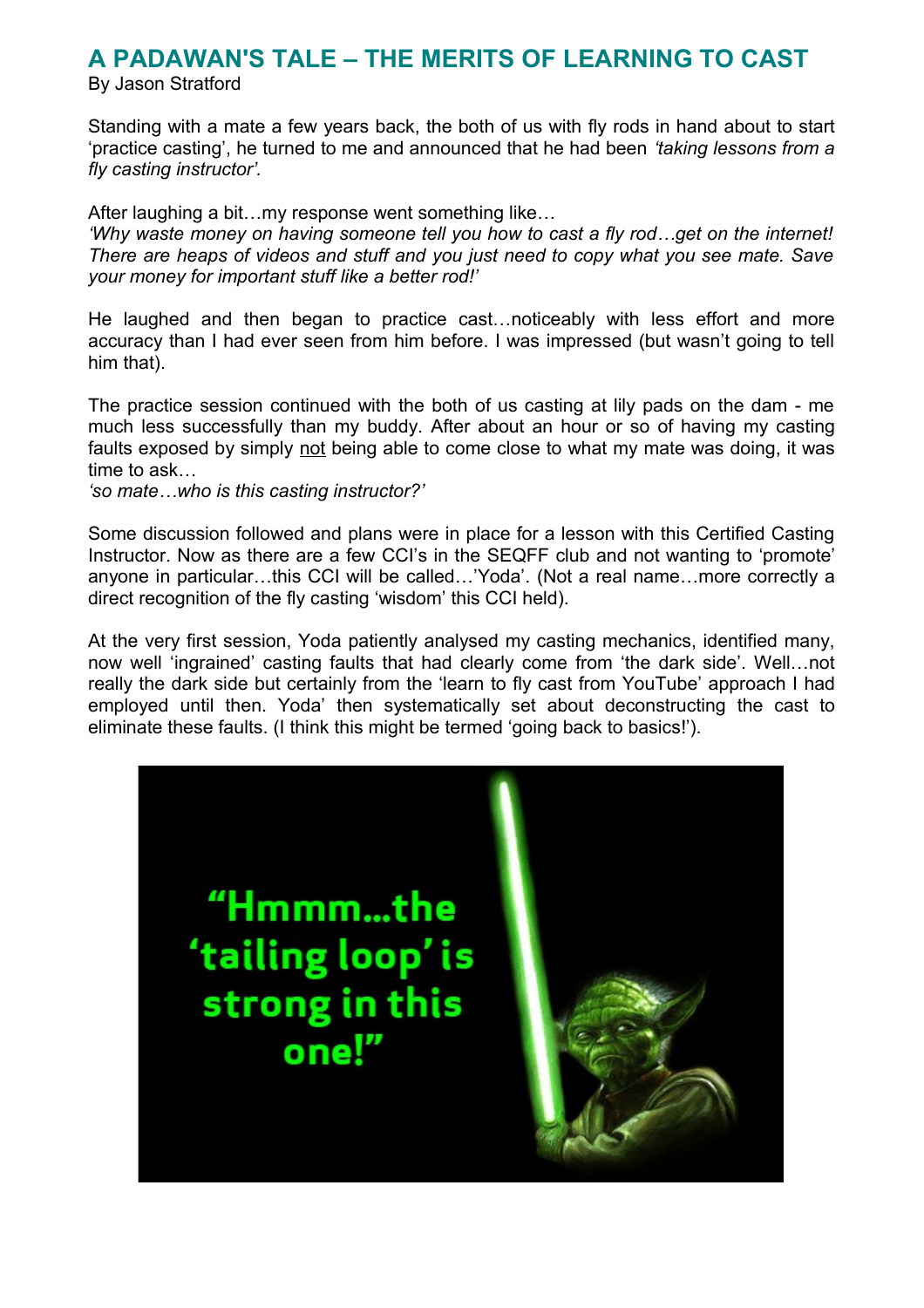What was clear, after sessions with Yoda, was that my casting improved noticeably each and every time. I look back now and appreciate how dramatic this improvement has been…in terms of improved accuracy and distance as well as now casting with much less effort. It's these key things which make fly casting & fishing much more enjoyable!

Actually getting past the idea that you can 'teach yourself' to cast a fly rod 'effectively' was a huge step. BUT…it's clear that if I hadn't found Yoda…with great patience, knowledge and instructional skills…then I would have probably quit fly fishing by now. Why?

Being highly competitive…I would not have enjoyed standing beside my mate…watching him cast so much better than I could and improving all the time under Yoda's guidance.

Yoda…showed me glimpses of the realms of the 'Jedi Fly Caster'…opening my eyes to how easy it is to be accurate & long with good fly casting technique AND in doing so, kept me competitive when casting with mates!

If anyone is considering taking up fly casting OR more importantly…have been doing it for a while and now admit you need help to actually do it right…

'…seek Yoda you must'!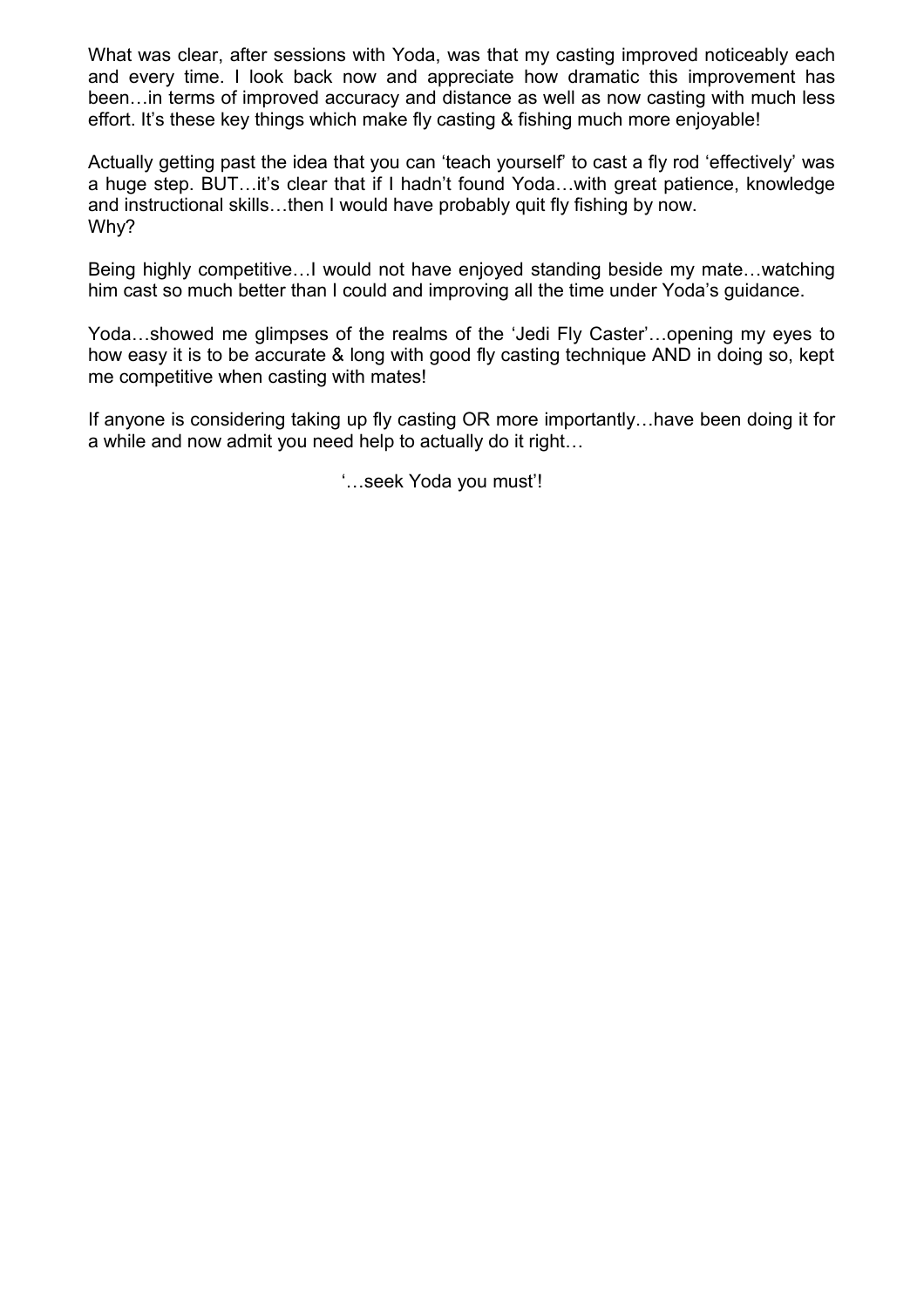## **FILM REVIEW: BLACK TORPEDOES**

By Stu Jamieson

No, it's not an inter-racial stick flick, it's the debut film from Aussie fisherman Tarron "Taz" Jefferys, or to give it it's full title, *Strip Strike - Fraser Island: Black Torpedoes*. But for the sake of brevity I shall hereafter refer to it simply as "Black Torpedoes".

*Black Torpedoes* was one of a selection of very high quality films presented at the 2014 RISE Fly Fishing Film Festival and although it could reasonably be considered the most amateurish effort presented that year, in the company of those other films, this is no criticism. When the baseline is as good as Black Torpedoes, then the quality of fly fishing films generally is becoming very high indeed.

But RISE only presents highlight reels of it's featured movies and now that we have the opportunity to see the complete film, it's clear that the best material was extracted for the RISE cut. This is evident in mostly two ways: the RISE cut lacks much of the "talking head" commentary of the finished film; and it is heavily weighted towards the end of the DVD where the best footage is located.

On the first point much of the commentary is provided by a handful of fishing guides and whilst they clearly know their stuff, their Ocker laid-back nonchalance translates as indifference on TV, even though it actually likely belies their discomfort before the camera. Put a rod in their hands, however (preferably with a fish on the other end), and they quickly lose themselves in the moment, letting their true personalities shine through. This is how we like to see them and, no doubt, how they would like to be seen.

In retrospect, the film would probably have benefited from Taz providing most all of the narration himself (with advice from his guides) and leaving the pictures to his subjects catching fish. This is, of course, what we really want to see - catching fish, casting, tactics and flies - not talking heads. There's no shame in this drawback as a first film, however, even Gin Clear's debut *[The Source - Tasmania](http://www.sexyloops.co.uk/theboard/viewtopic.php?p=12553#p12553)* suffered from this until they quickly realised that pictures speak louder than words and it is the pictures that the audience wants to see.

Secondly, the film is divided into chapters representing the species targeted, beginning with permit. Trevally and Queenfish - species of which many many videos have been made - nothing new here. The RISE cut, however, chiefly takes it's content from the latter part of the DVD which features tuna. In retrospect this is no surprise as this is where Taz's footage really shines. Indeed Taz himself seems to recognise the significance of this chapter - longtail tuna being the inspiration behind the film's title.

Tuna on fly is a unique subject amongst the fly fishing film fraternity, indeed I've not seen this species featured in a fly fishing film before. Taz has acquired some fabulous footage of these "torpedoes" hunting in packs across the flats and peeling off one at a time to investigate rapidly stripped flies. It's edge-of-the-seat stuff which results in many near misses but when a fish does take, it's game on! I've never caught tuna on fly before - now I want to!

This segment does contain the occasional cut from high quality 16:9 widescreen footage to lower quality 4:3 full screen footage stretched to 16:9 which can be a little jarring. But I suspect this to be a consequence of budgetary constraints and the resulting lack of access to a second hi-res camera. On the whole, though, it's a small point that many probably won't notice.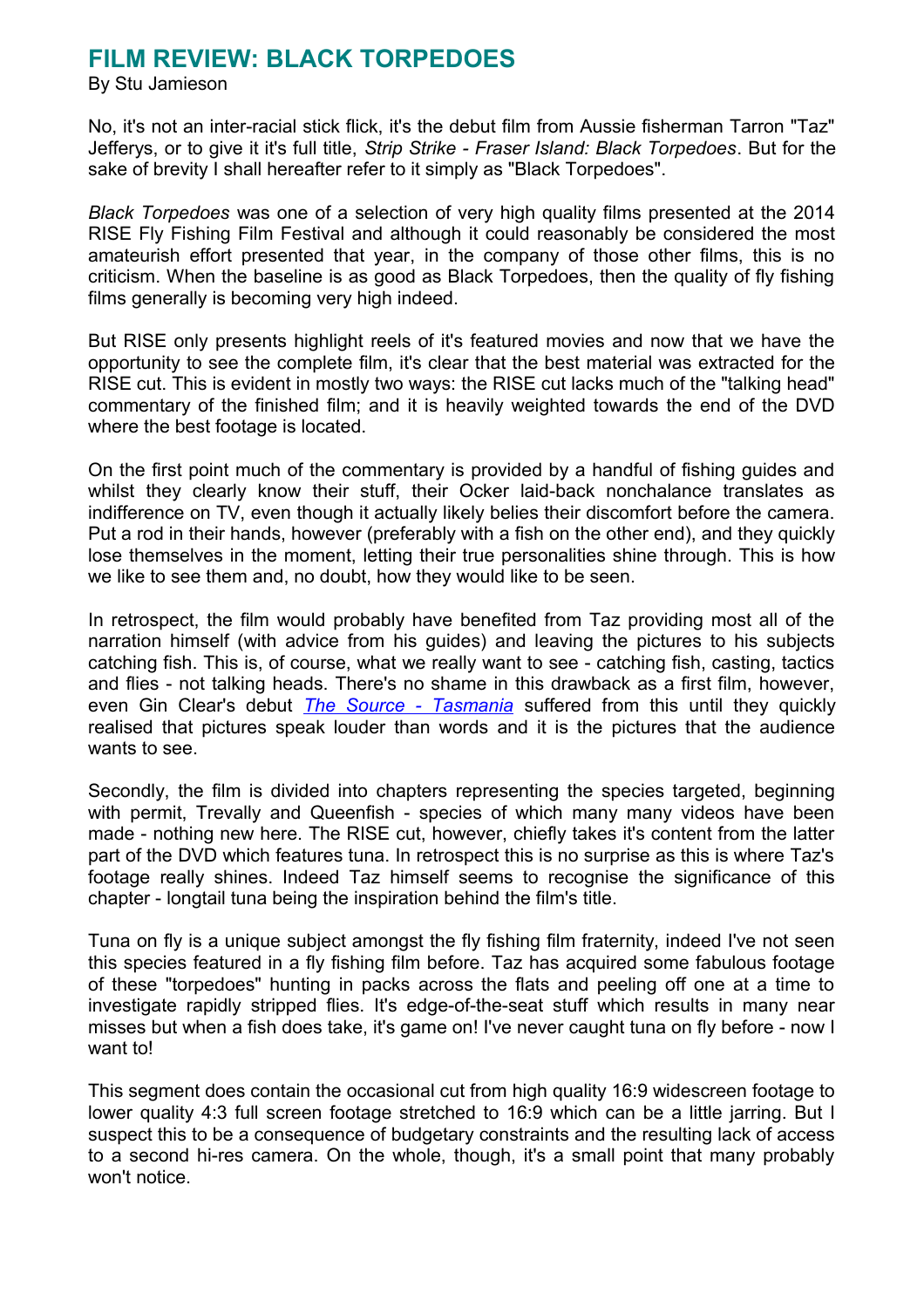The film concludes solidly with some great footage of the [Wildfish](http://wildfish.com.au/) man, Peter Morse, and retired guide, Mark Bargenquast, nailing marlin off the sand flats before using more traditional methods of teasing the fish from the depths.

Whilst the film initially embarks on a well-trodden path, by the conclusion we will have witnessed something special, not the least of which is the passion of Jefferys, the quality of the fishing at Fraser Island and the technology at the disposal of the film maker to capture it all.

#### **Score: 3 Lefties and a half Joan**